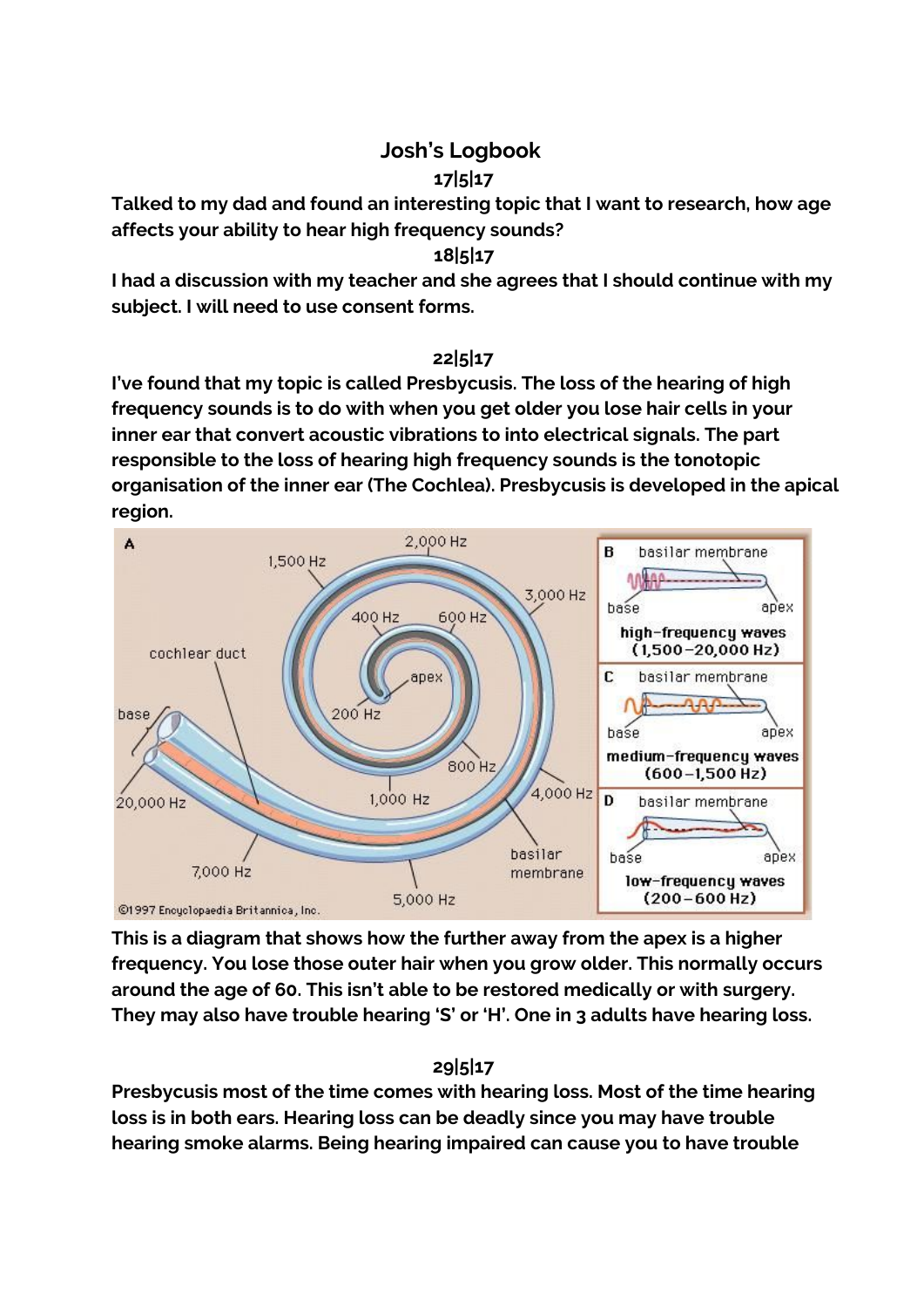**with day to day problems since you can't hear instructions and commands. The Cochlea is filled with fluid.**

#### **How do we hear?**

**Sound waves enter the outer ear and then enter the ear canal. These sound waves cause the eardrum to vibrate and sends the vibrations to three bones called Malleus, Incus and Staples. These bones change the air vibrations to fluid vibrations since the Cochlea can only detect fluid vibrations. As soon as the vibrations make the fluid in the cochlea ripple, a wave forms that makes hairs near the Cochlea. There are microscopic hair sensors (Stereocilia) that sense the movement of the wave and then they bend. Bending causes pore channels to open up. Then chemicals rush into the cells and create an electrical signal.**

**The auditory nerve carries this electrical signal to the brain and that is when we hear the thing that we call sounds. All this happens in the matter of milliseconds.**

#### **7|6|17**

**Listening to loud music can damage the ear permanently. Blood pressure and diabetes can affect your hearing loss. Most cases of hearing loss in old people is a combination of hearing loss over time and loud sounds.**

#### **8|6|17**

**When you get older it gets harder to hear higher pitched sounds (D, T, S, Sh, F, Th) but lower pitch sounds are easier to hear (as o, a, ah, i, e) Sources used so far.**

#### **14|6|17**

**Presbycusis is the most common type of hearing loss since you have a 30-40% chance of it when you are at the age of 65. Hearing aids do help with Presbycusis.**

| Edited my actual project. | 19617   |
|---------------------------|---------|
| Edited my actual project. | 20 6 17 |
| Edited my actual project. | 22 6 17 |
| Edited my actual project. | 28 6 17 |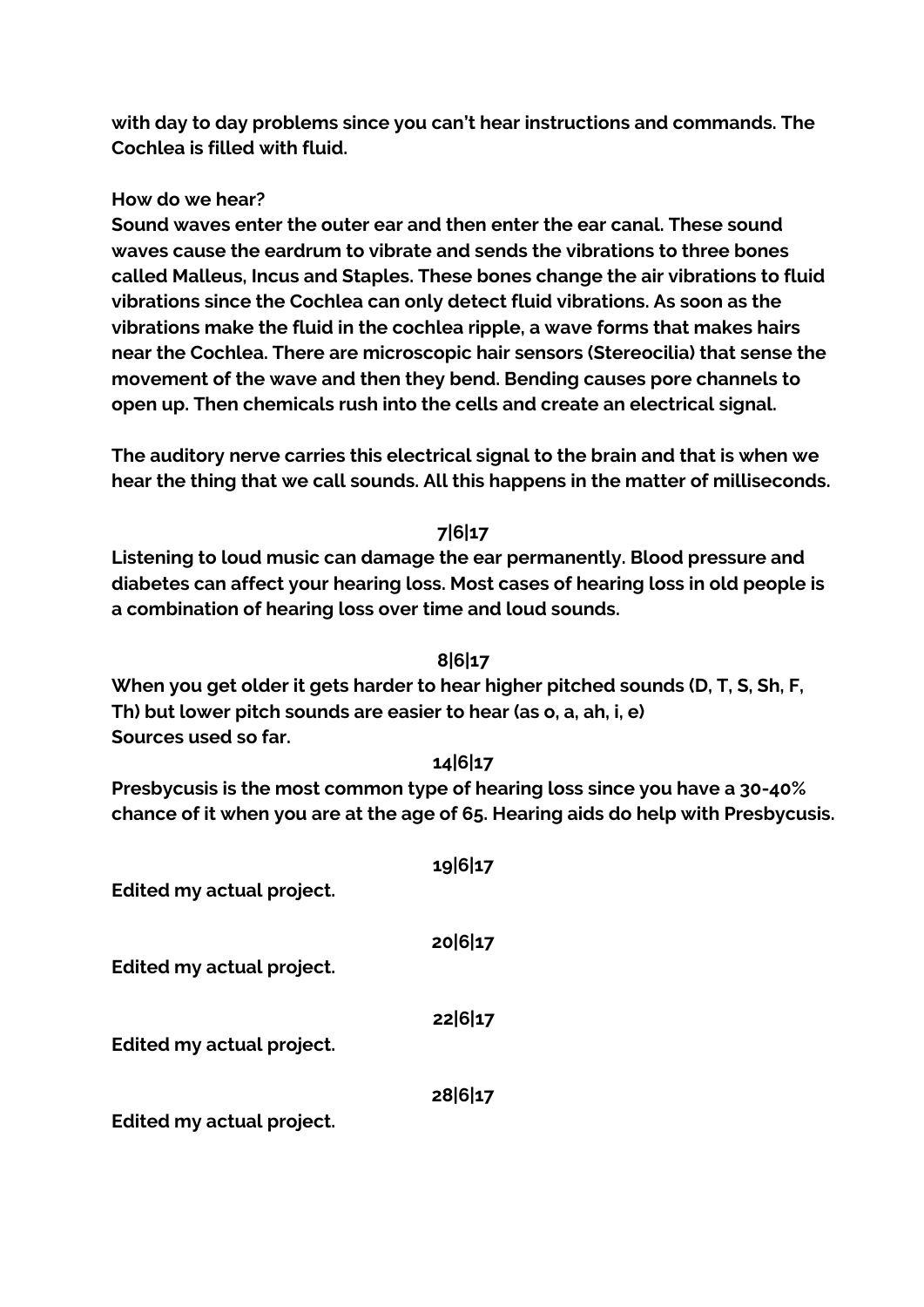| <b>Edited my actual project.</b>                          | 77117   |
|-----------------------------------------------------------|---------|
| <b>Edited my actual project.</b>                          | 15 7 17 |
|                                                           | 23 7 17 |
| Created my survey.                                        | 27 7 17 |
| Surveyed a few people.                                    | 28 7 17 |
| Surveyed a few people.                                    | 29 7 17 |
| Surveyed a few people.                                    | 30 7 17 |
| Surveyed a few people.                                    | 31717   |
| Surveyed a few people.                                    | 1 8 17  |
| Surveyed a few people.                                    |         |
| Surveyed a few people.                                    | 3 8 17  |
| Did work on Project.                                      | 4817    |
| Surveyed a few people.                                    | 5817    |
| Surveyed a few people.                                    | 6817    |
| <b>Finished Surveying people.</b><br>Did work on project. |         |
| Finished project.                                         | 13 8 17 |